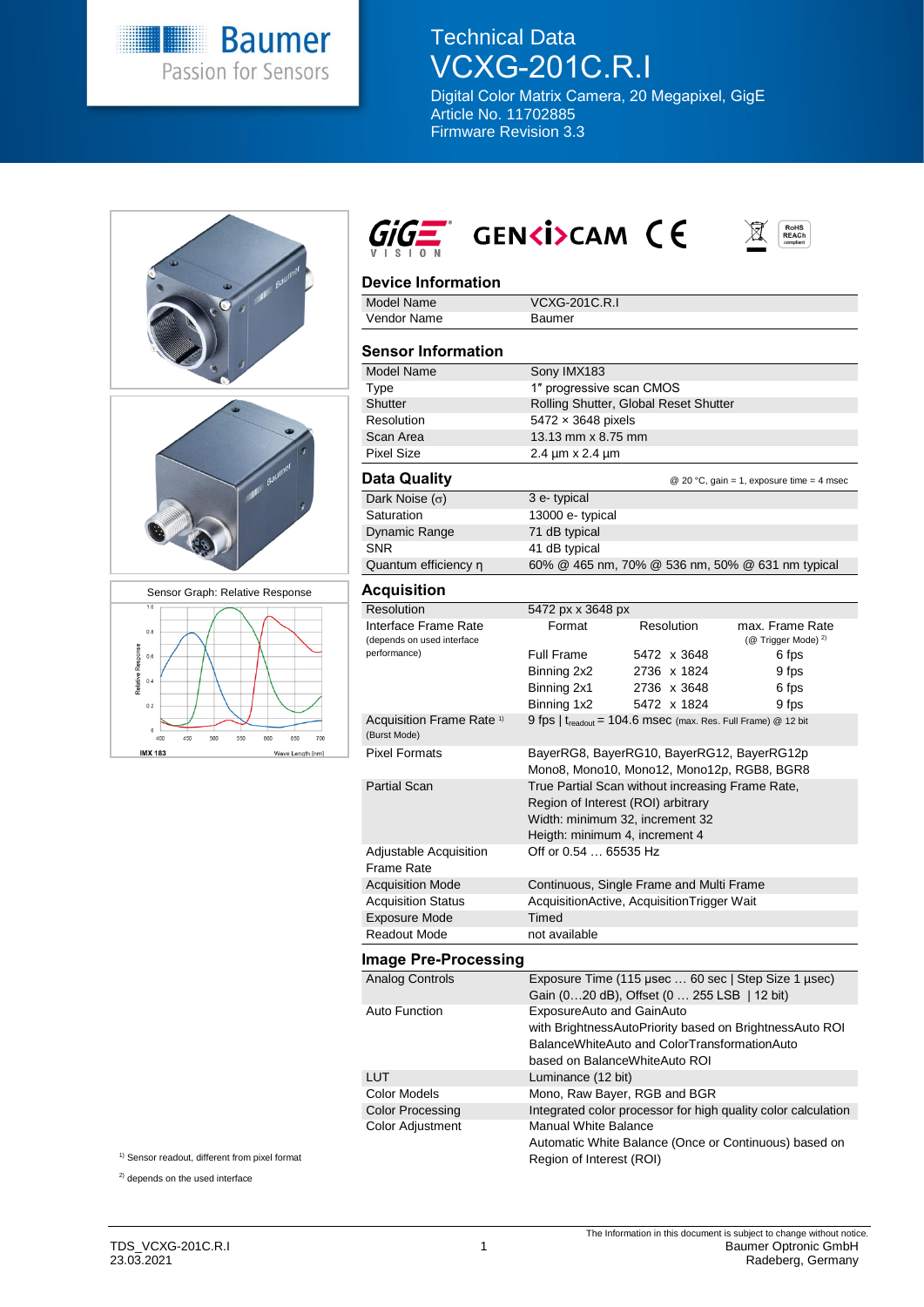



#### **Image Pre-Processing**

| <b>Color Enhancement</b>  | Color Transformation to sRGB color space by optimized<br>Matrix for 3000 K, 5000 K, 6500 K and 9500 K<br>Lightsource or User defined Matrix |
|---------------------------|---------------------------------------------------------------------------------------------------------------------------------------------|
| <b>Color Tolerance</b>    |                                                                                                                                             |
| <b>Binning Horizontal</b> | 1 or $2$                                                                                                                                    |
| <b>Binning Vertical</b>   | 1 or 2                                                                                                                                      |
| <b>Fix Pattern Noise</b>  |                                                                                                                                             |
| Correction                |                                                                                                                                             |

### **Process Synchronization**

| <b>Trigger Mode</b>        | Off (Free Running), On (Trigger)                                                  |
|----------------------------|-----------------------------------------------------------------------------------|
| Trigger Overlap Type       | Trigger Mode On: Off                                                              |
|                            | Trigger Mode Off: Not available                                                   |
| <b>Trigger Sources</b>     | Hardware (Line0, 1, 2, 3), Software, Action CMD (Action 1),<br>All or Off         |
|                            | max. Trigger Delay out of treadout. <sup>1)</sup>                                 |
|                            | 104478 µsec / 200.9 µsec @ 12 bit (Rolling / Global Reset)                        |
|                            | max. Trigger Delay during treadout. 1)                                            |
|                            |                                                                                   |
| <b>Trigger Delay</b>       | 0 2 sec, Tracking and buffering of up to 256 triggers                             |
| <b>External Flash Sync</b> | via Exposure Active                                                               |
|                            | $t_{\text{delay flash}} \leq 3$ µSeC, $t_{\text{duration}} = t_{\text{exposure}}$ |
| <b>Encoder Function</b>    |                                                                                   |
| <b>PTP Function</b>        |                                                                                   |

### **Digital I/Os**

| Lines                   | Input: Line 0  3, Output: Line 4  7, GPIO: no   |
|-------------------------|-------------------------------------------------|
| Output Sources          | Off, ExposureActive, Timer1, ReadoutActive,     |
|                         | UserOutput 1-3 and TriggerReady                 |
| <b>Output Line Mode</b> | yes, Tri-State, PushPull, OpenDrain, OpenSource |
| Output PWM function     | ves, Line 4  7                                  |
|                         | PWM Mode: Off, One Pulse, FixedFrequency        |
|                         | PWM feature: PWMDuration, PWMDutyCyle           |
|                         | Configuration Mode for lightning protection:    |
|                         | MaxPWMDuration, MaxPWMDutyCycle                 |
| Line Debouncer          | Low and high signal separately selectable       |
|                         | Debouncing Time 0  5 msec, Step Size: 1 usec    |
|                         |                                                 |

#### **Memory**

 $\overline{\phantom{a}}$ 

| Image Buffer        | 58 MB                                                 |
|---------------------|-------------------------------------------------------|
|                     | 1 Images (Trigger Mode) / 1 Image (Free Running Mode) |
| Non-volatile Memory | 128 kb                                                |

#### **Network Interface Data**

| Network Interface Data            |                                                       |            |                |
|-----------------------------------|-------------------------------------------------------|------------|----------------|
| Interface                         | <b>Gigabit Ethernet</b>                               | 1000BASE-T | 1000 Mbits/sec |
|                                   | <b>Fast Ethernet</b>                                  | 100 BASE-T | 100 Mbits/sec  |
| Ethernet IP Configuration         | Persistent IP, DHCP, LLA                              |            |                |
| <b>Packet Size</b>                | 576  9000 Byte, Jumbo Frames supported                |            |                |
| GigE Vision <sup>®</sup> Features |                                                       |            |                |
| Events                            | DeviceTemperatureStatusChanged, EventLost,            |            |                |
| Transmission via Asynchronous     | ExposureEnd, ExposureStart, FrameEnd, FrameStart,     |            |                |
| Message Channel                   | FrameTransferSkipped, GigEVisionError,                |            |                |
|                                   | GigEVisionHeartbeatTimeOut, PrimaryApplicationSwitch, |            |                |
|                                   | Line07 FallingEdge, Line07 RisingEdge,                |            |                |
|                                   | TransferBufferFull, TransferBufferReady,              |            |                |
|                                   | TriggerOverlapped, TriggerReady, TriggerSkipped       |            |                |
| <b>Action CMD</b>                 | yes, Action 1 for Trigger                             |            |                |
| <b>Frame Counter</b>              | up to $2^{32}$                                        |            |                |
| Payload Size                      | 0 59885780 Byte                                       |            |                |
| Timestamp                         | 64 bit, resolution in nsec, increment = $8$           |            |                |
| Packet Delay                      | $0.2^{32} - 1$ nsec                                   |            |                |
| Packet Resend                     | Resend Buffer: 115 MB (2 Images)                      |            |                |
| GigE Vision                       | v2.0 (v1.2 backward compatible)                       |            |                |

<sup>1)</sup> Sensor readout, different from pixel format

The Information in this document is subject to change without notice.<br>TDS\_VCXG-201C.R.I Baumer Optronic GmbH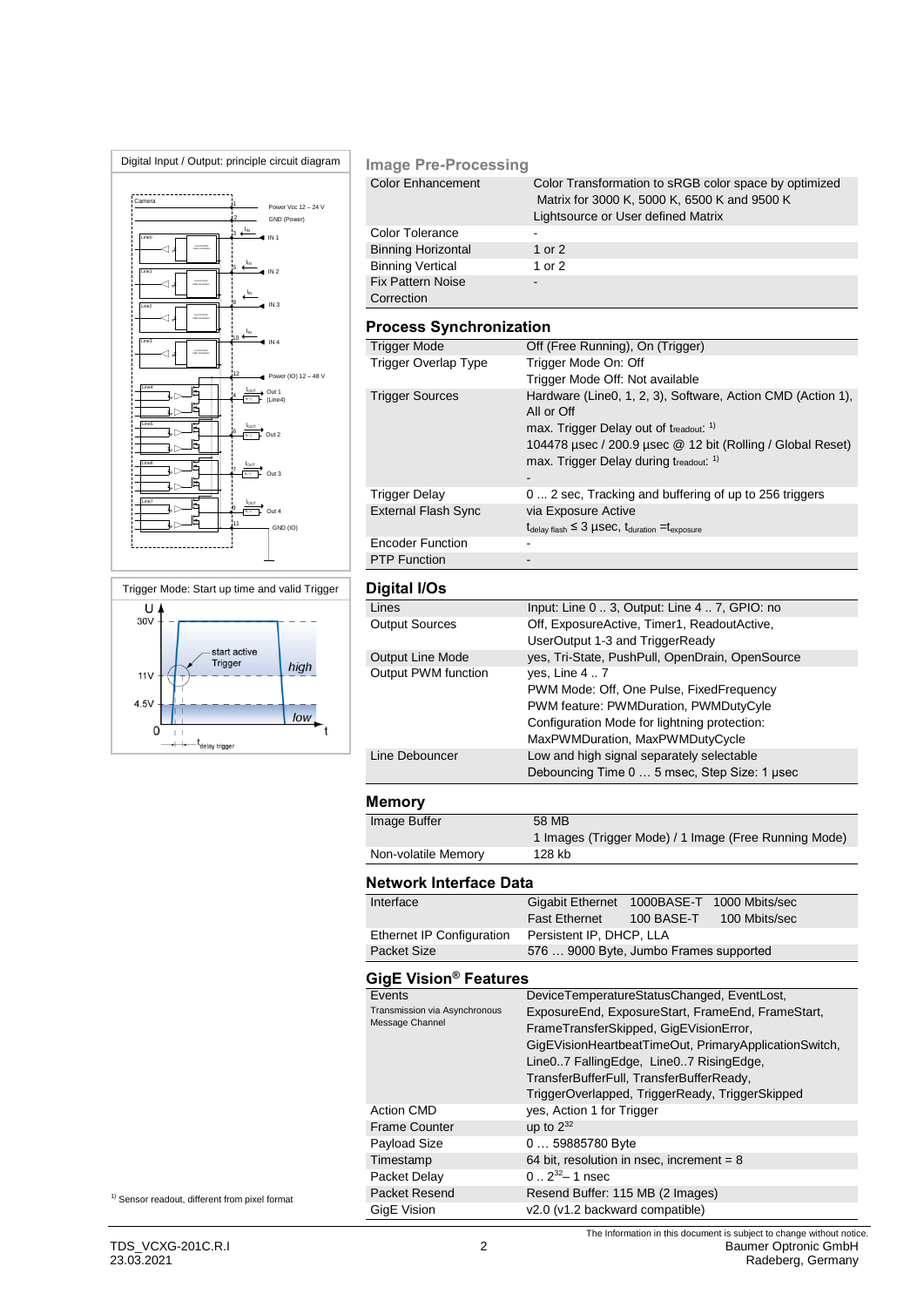

\*) the maximum temperature for Sony sensor characteristics (sensor performance) are guaranteed up to 55 °C @ Measurement Point or up to 59 °C @ internal temperature sensor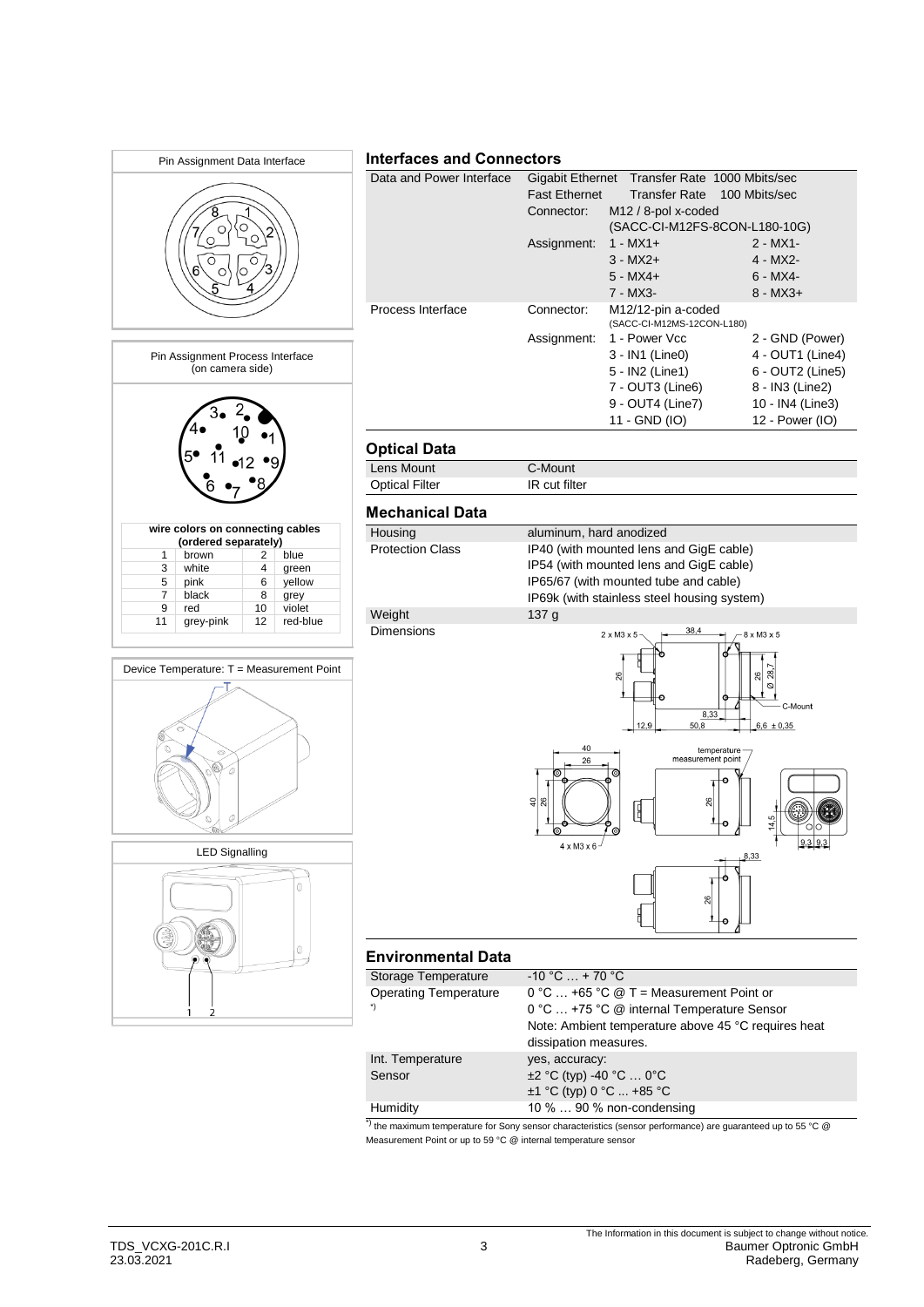

Sequencer no